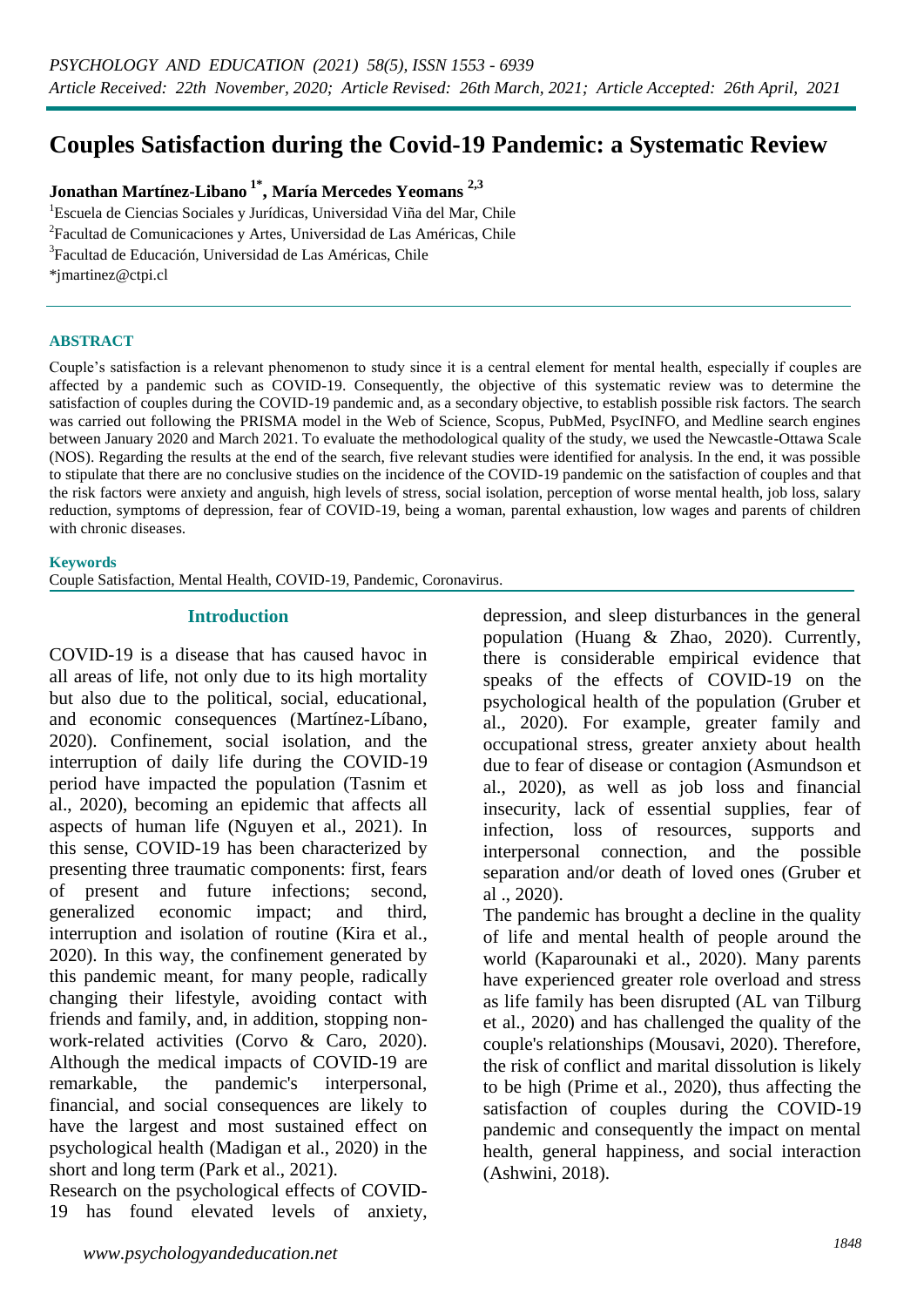Everyday stressors can weaken feelings of togetherness ("we"), decrease emotion sharing and dyadic coping, increase withdrawal behaviors, and compromise communication quality (Prime et al., 2020). Major life events can exacerbate preexisting marital problems or create new difficulties, as natural disasters have shown, especially when accompanied by stress related to job loss, injury or illness, and parenting concerns (Cohan, 2010). The physical illness of the partner is a significant stressor that increases marital dissatisfaction and the likelihood of a subsequent divorce (Daniel et al., 2009).

Although a systematic review was recently carried out on mental health problems in the general population (Xiong et al., 2020), the background that speaks about couple satisfaction during the COVID-19 pandemic is scarce and has not been accurately determined. Consequently, the objective of the systematic review was to determine couple satisfaction during the COVID-19 pandemic, and the associated risk factors were then established as a secondary objective.

#### **Materials and Methods**

A systematic review was carried out, which identified articles published in Web of Science, Scopus, PubMed, Medline, and PsycINFO databases between January 2020 and March 2021, written in English and Spanish.



**Figure 1. Prisma Flow chart.**

#### **Search strategy**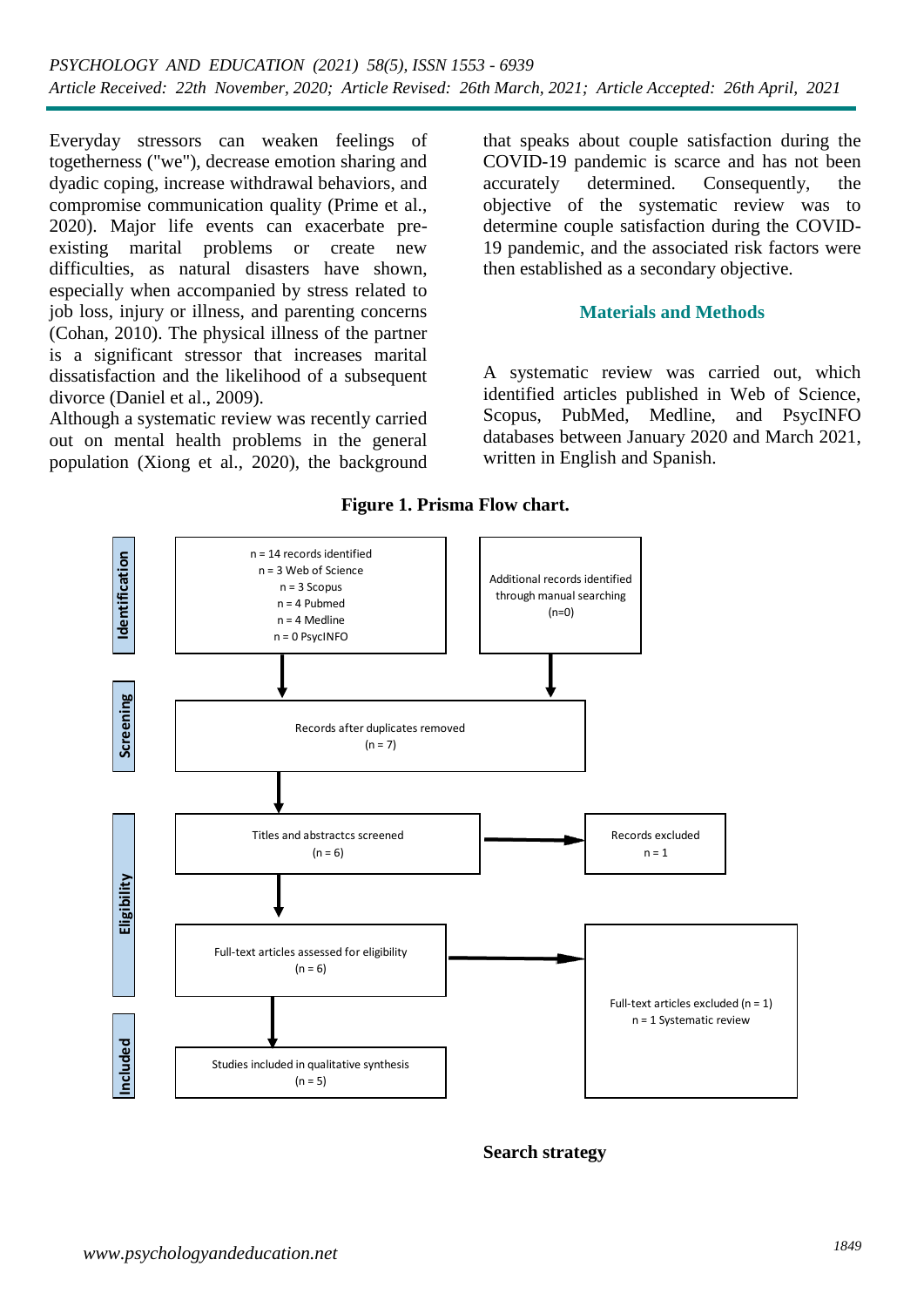The bibliographic search was carried out according to the preferred reporting protocol for systematic reviews and meta-analysis PRISMA (Moher et al., 2009; Page et al., 2020; Urrútia & Bonfill, 2013). Searches are searched in the title, abstract, and keyword search fields in each of the databases. The following keywords were used combined with Boolean operators (OR / AND): (["COVID-19" OR "Coronavirus"] AND ["partner satisfaction" OR "marital satisfaction" OR "couple satisfaction"]. Search selection studies are found in Figure n° 1.

### **Selection criteria and study eligibility**

Titles and abstracts of each article were screened, then the full text was reviewed for eligibility. Studies were eligible for inclusion if: 1) they followed a cross-sectional study design; 2) the population was in pairs; 3) with the application of clinical and non-clinical instruments; 4) with positive and negative results; 5) field studies; 6) texts in English and Spanish; 7) If the data in the articles were during the COVID-19 pandemic. The following exclusion criteria were used, 1) studies that are not under a COVID-19 pandemic; 2) subjects who are not in a relationship; 3) academic notes, letters to the editor, or reflections; 4) longitudinal studies.

### **Data extraction**

A data extraction form was used to include relevant data: (1) Main author, (2) Country, (3) Study design, (4) Sample size, (5) Measurement instrument, (6) Prevalence, (7) Associated risk factors.

### **Quality Assessment**

To assess the quality of the studies, the Newcastle-Ottawa Scale (NOS) adapted for crosssectional studies was used (Epstein et al., 2018). The scale consists of three dimensions: selection, comparability, and result. Seven categories assessed the sample representativeness, sample size justification, comparability between respondents and non-respondents, exposure

determinations, comparability based on study design or analysis, evaluation of the result, and adequacy of statistical analysis. A total of nine stars can be awarded if the study meets certain criteria, with a maximum of four stars assigned for the screening dimension, a maximum of two stars assigned for the comparability dimension, and a maximum of three stars assigned for the dimension results (Epstein et al., 2018).

## **Results**

### **Search results**

In total, 14 (four-teen) publications were identified on the subject of couple satisfaction during the COVID-19 pandemic. Of these, 7 (seven) were eliminated in duplicates. 1 article was excluded by reading the title and abstract; finally, 1 (one) was eliminated by reading the full text. In this way, 5 (five) articles that met the inclusion criteria were selected for the systematic review.

### **Study Characteristics**

The characteristics of the study and the findings of this review are summarized in Table 1. The sample sizes of the 5 articles ranged from 166 to 1,840 participants, with a total of 2,917 people. All studies had a cross-sectional study design. The 5 studies were conducted in various countries around the world, the USA  $(n = 1)$ , Israel  $(n = 1)$ , China (n = 1), Switzerland (n = 1) and Iran (n = 1).

### **Assessment of Methodological Quality**

The result of the evaluation of the methodological quality of the studies is presented in Table 2. The overall quality of the included studies was moderate, with a total of 6 stars for all articles (AL van Tilburg et al., 2020; Mousavi , 2020; Reizer et al., 2020; Q. Wu et al., 2020; Xue et al., 2021).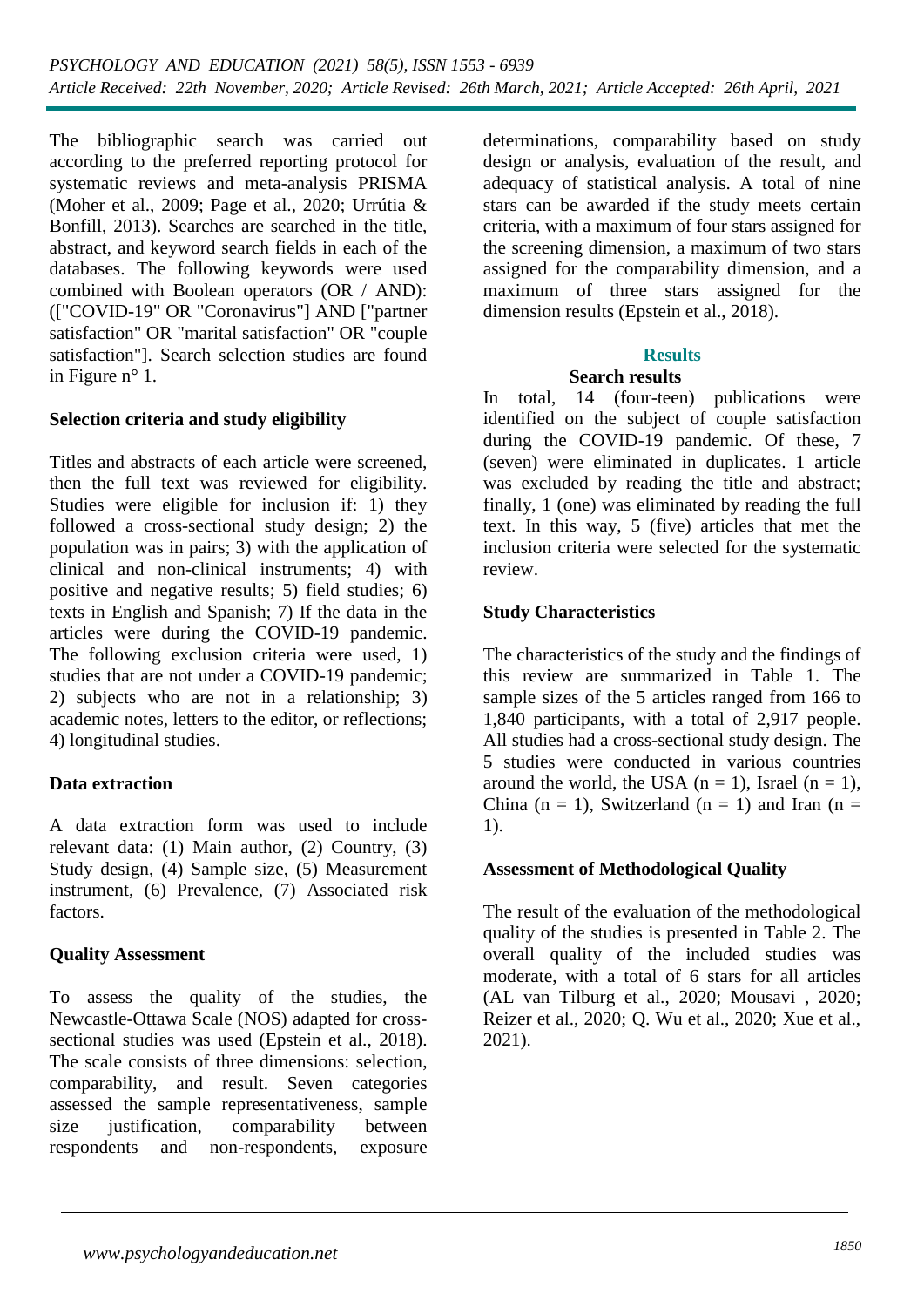*Article Received: 22th November, 2020; Article Revised: 26th March, 2021; Article Accepted: 26th April, 2021*

| Table 1                                                                                                                                     |             |                               |                                  |                       |                   |                                                                                                                                                                                               |  |  |  |  |  |  |  |
|---------------------------------------------------------------------------------------------------------------------------------------------|-------------|-------------------------------|----------------------------------|-----------------------|-------------------|-----------------------------------------------------------------------------------------------------------------------------------------------------------------------------------------------|--|--|--|--|--|--|--|
| Summary of the characteristics of the study sample, study design, evaluation tools used, level of satisfaction, associated risk<br>factors. |             |                               |                                  |                       |                   |                                                                                                                                                                                               |  |  |  |  |  |  |  |
| <b>Main Author</b>                                                                                                                          | Country     | <b>Study</b><br><b>Design</b> | <b>Sample</b><br><b>Students</b> | <b>Instrument</b>     | <b>Prevalence</b> | <b>Risk factors</b>                                                                                                                                                                           |  |  |  |  |  |  |  |
| AL van Tilburg et<br>al., 2020                                                                                                              | <b>EEUU</b> | Transversal                   | 628                              | <b>KMSS</b>           | Mean = $6,2$      | Parents of children with<br>chronic illnesses, high levels<br>of stress and worse mental<br>health, social isolation, loss<br>of job, reduced wages,<br>symptoms of depression and<br>anxiety |  |  |  |  |  |  |  |
| Reizer et al., 2020                                                                                                                         | Israel      | Transversal                   | 130 women                        | <b>RAS</b>            | Mean = $4,40$     | Fear of COVID-19, social<br>isolation, association of fear<br>of COVID-19, psychological<br>anguish, stress.                                                                                  |  |  |  |  |  |  |  |
| Wu et al., 2020                                                                                                                             | China       | Transversal                   | 1840                             | $Qw$ n<br>measurement | $Mean = 88$       | Stress, low social support,<br>anxiety.                                                                                                                                                       |  |  |  |  |  |  |  |
| <i>Xue et al., 2021</i>                                                                                                                     | Suiza       | Transversal                   | 53<br>(106)<br>personas)         | <b>CSI</b>            | Not specified     | Not specified                                                                                                                                                                                 |  |  |  |  |  |  |  |
| Mousavi, 2020                                                                                                                               | Irán        | Transversal                   | 213                              | <b>KMSS</b>           | Mean $5.7$        | Parental burnout, low income,<br>distress, low socioeconomic<br>status                                                                                                                        |  |  |  |  |  |  |  |

**Kansas Marital Satisfaction Scale (KMSS) (W.R. Schumm et al., 1983); The Relationship Assessment Scale (RAS) (Hendrick, 1988); Couples Satisfaction Index Scales (CSI) (Funk & Rogge, 2007)**

#### **Measuring Tools**

Various scales were used in the studies  $(n = 5)$ , such as the Kansas Marital Satisfaction Scale ( $n =$ 2); Relationship Evaluation Scale (n = 1); Own measurement  $(n = 1)$ ; Partner satisfaction index  $(n = 1)$  $= 1$ ).

### mental health  $(n = 1)$ , job loss  $(n = 1)$ , salary reduction ( $n = 1$ ), symptoms of depression ( $n = 1$ ), fear of COVID-19 ( $n = 1$ ), being a woman ( $n = 1$ ), parental burnout ( $n = 1$ ), low wages ( $n = 1$ ), and being parents of children with chronic diseases n= 1).

#### **Risk Factors Associated to Couple Satisfaction**

Among the risk factors for couple satisfaction during the COVID-19 pandemic we found anxiety

and anguish ( $n = 4$ ), high levels of stress ( $n = 2$ ), social isolation  $(n = 2)$ , perception of worse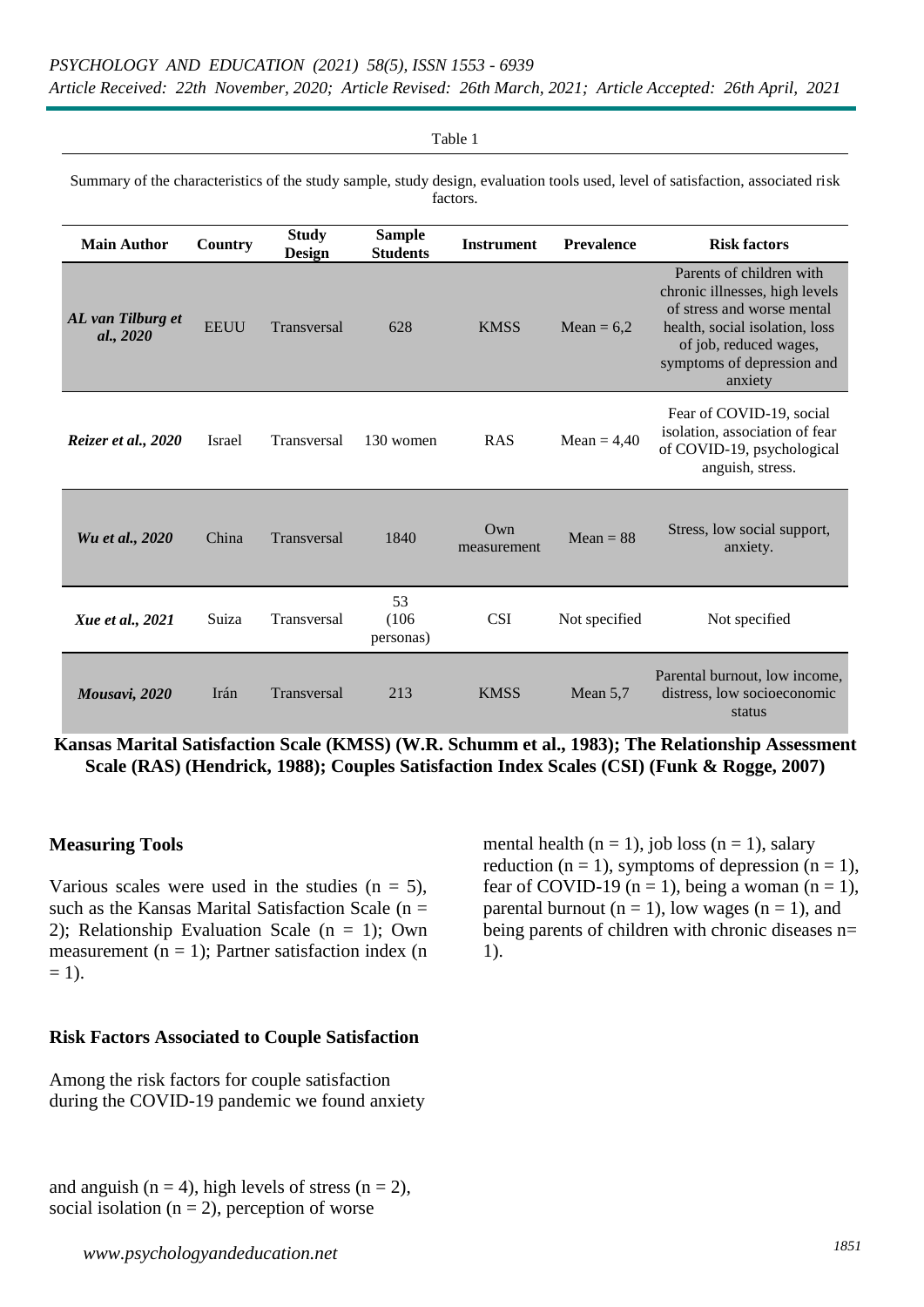| Table 2: Results of Study quality appraisal of the included studies |                                          |                |                                     |                |                     |                               |                                    |                             |                    |              |  |
|---------------------------------------------------------------------|------------------------------------------|----------------|-------------------------------------|----------------|---------------------|-------------------------------|------------------------------------|-----------------------------|--------------------|--------------|--|
| Study                                                               |                                          | Total<br>Score | Selection                           | Comparability  | Outcome             |                               |                                    |                             |                    |              |  |
|                                                                     |                                          |                | Representativeness<br>of the sample | Sample<br>Size | Non-<br>Respondents | Ascertainments<br>of exposure | Based on<br>Desing and<br>analysis | Assessment<br>οf<br>Outcome | Statstical<br>Test | Quality      |  |
| $\mathbf{1}$                                                        | AL van<br><b>Tilburg et</b><br>al., 2020 | 6              | $*$                                 | $\ast$         |                     | $**$                          |                                    | $\ast$                      | $*$                | satisfactory |  |
| 2                                                                   | Reizer et<br>al., 2020                   | 7              | $\ast$                              | $\ast$         |                     | $**$                          |                                    | $\ast$                      | $\ast$             | satisfactory |  |
| $\overline{3}$                                                      | Wu et al.,<br>2020                       | 6              | $*$                                 | $*$            |                     | $**$                          |                                    | $\ast$                      | $*$                | satisfactory |  |
| 4                                                                   | Xue et al.,<br>2021                      | 6              | $\ast$                              | $\ast$         |                     | $***$                         |                                    | $\ast$                      | $\ast$             | satisfactory |  |
| 5                                                                   | Mousavi,<br>2020                         | 6              | $*$                                 | $*$            |                     | $***$                         |                                    | $\ast$                      | $\ast$             | satisfactory |  |

Table 2: Results of Study quality appraisal of the included studies

#### **Discussions**

The review conducted explored couple satisfaction during the COVID-19 pandemic. At the end of this review, we can refer that there are no specific or conclusive investigations in relation to the subject investigated; therefore, it is not possible to ensure whether the satisfaction of the couple was affected by the COVID-19 pandemic; therefore, it is required to continue advancing in the study and the effects of the pandemic on couples.

The results are dissimilar. The studies approached with the Kansas Marital Satisfaction Scale present means from 6.2 (A L van Tilburg et al., 2020), 5.7 (Mousavi, 2020), and 4.4 (Reizer et al., 2020) during the pandemic. The above can be explained given that although the scale is the same, without a doubt, the differences in societies and cultures can affect the measurement (Mafé & Blas, 2006). These results could vary given the conditions of the population locked in their homes, presenting different levels of satisfaction although according to the indicators of the GDP growth rate in the US of 2.2%; Israel 3.5% and Iran -6.8% (World Bank, 2019). In addition to GDP spending on health for 2014 for these countries Iran 6.89%; Israel 7.81% and the US 17.14%, (World Health Organization, 2014), there would be no relationship between economic growth and couple satisfaction.

Regarding the results, some investigations coincide with these before the COVID-19 pandemic where marital satisfaction presents a mean of 6.1 (Walter R. Schumm et al., 2008) and 6.4 (Levant et al., 2014) in the US population, so

we cannot yet be conclusive about the effect of the pandemic on couple satisfaction.

In other studies where couple satisfaction was associated with unemployment, it was observed that the average was  $5.03$  (Bland & Mcqueen, 2018), even lower than the studies during the COVID-19 pandemic, therefore both apparently the issue of the pandemic could generate less impact on the satisfaction of couples, as it is a global issue and with vast consequences throughout the world involving intrapersonal, interpersonal and stress factors are associated with the development of marital satisfaction (Tong et al., 2021). Therefore, couples seem to be more affected by specific and particular situations in their relational development than a catastrophic event such as a global pandemic, generating greater understanding in the couple (Allen et al., 2020), although there are other longitudinal studies that report a prediction of daily stressors with marital satisfaction and higher marital risk (Ong et al., 2020). Therefore perhaps the the effects of the pandemic in couples can be observed in the long term.

Couples externalize the conflict to an external entity and not an internal entity of the relationship, which is why couples who mutually seek to help each other feel empowered in a relationship as equal and full partners (Leonhardt et al., 2020).

Among the risk factors found that can affect the satisfaction of the couple during the pandemic we can find:

#### **Anxiety and distress**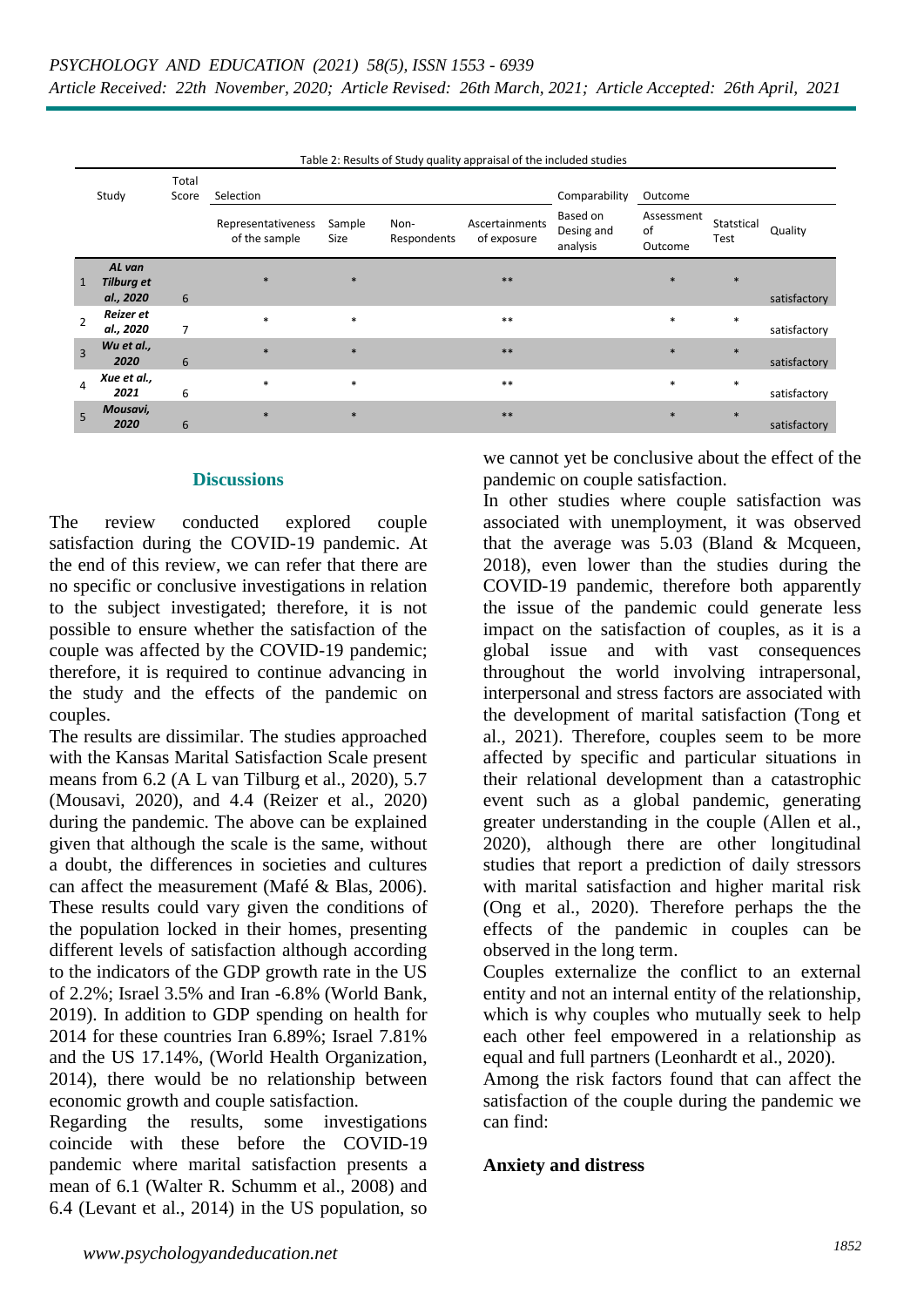Anguish and anxiety are intimately historically linked with couple satisfaction, and their implication has been highly proven (Sajedi et al., 2020). The above may since, when couples present high levels of anxiety and anguish, there are expressions of low warmth between them and demonstrations of hostility that lead to conflict (Smith et al., 2020). Likewise, this marital anguish is associated with the prevalence and incidence of psychiatric disorders in the people who make up the couple (Whisman et al., 2021). In this case of the COVID-19 pandemic, as it is a new virus and little knowledge, it led to an increase in anguish in the couple, exacerbating the conflict, marital or family conflict, and causing psychological anguish and social isolation (Perlick et al ., 2011).

### **Social isolation**

Social isolation is associated with increased psychological distress, including elevated levels of general distress, such as panic, emotional disturbances, and depression (Best et al., 2021). How individuals in a relationship respond to each other and cope with stress together has important results at both an individual and a dyadic level (King & DeLongis, 2014). Couples can vary their degree of understanding and connection when they are in historical experiences disaster (Allen et al., 2020).

### **High levels of stress**

Research has shown that intrapersonal, interpersonal, and stress factors are associated with the development of marital satisfaction (Tong et al., 2021), demonstrating that it plays an important role in understanding the quality and stability of relationships (Randall & Bodenmann, 2009). They even affect the sexual life of couples (Morokqff & Gillilland, 2010).

### **Perception of worse mental health**

The mental health of the members of the couple is fundamental. The findings highlight the interdependence between the mental health of the spouses and the satisfaction of the relationship (Jenkins et al., 2020), being worse when one of the members has a severe mental illness (Weiss et al., 2018). Various studies highlight the

*<sup>1853</sup> www.psychologyandeducation.net*

importance of open communication for dyadic coping among couples facing chronic diseases (Zhaoyang et al., 2018). Good marital relationships, good social support, family harmony, and parents without a history of mental illness can be protective factors for parents' mental health (M. Wu et al., 2020).

### **Job loss & reduction, and lower wages**

The COVID-19 pandemic brought an increase in unemployment and economic recession, which are risk factors for people's mental health (Longyear et al., 2021). Several studies refer to the quality of the couple can be directly affected by salary factors (Bland & Mcqueen, 2018) since unemployment increases anxiety and tension (Skinner et al., 2021) in couple relationships. It triggers conflicts in the relationship of the couple (Bland and Mcqueen, 2018). The salary reduction has also resulted from the COVID-19 pandemic, with studies with 68.7% concern about the fear of salary reduction (Salas-Nicás et al., 2021). This salary reduction leads workers to emotional exhaustion and burnout (Duarte et al., 2020) among the protective factors against job loss is the educational level of the members of the couple (Bland & Mcqueen, 2018).

### **Symptoms of depression**

The findings revealed that depressive symptoms predicted relative decreases in marital satisfaction (Jenkins et al., 2020). The above can be explained since, when one or both members of the couple suffers from depression, this could generate a suppression of emotional expressions; therefore, it is possible to hide emotions and, prevent the couple from providing adequate support (Weckbacher & Baker, 2018). The repression of emotions would generate dissatisfaction in the couple (Zhaoyang et al., 2018), given the lack of social support (Taraban et al., 2017). This is more profoundly present in women since they are more demanding when requesting containment and emotional support (Knobloch-Fedders et al., 2014). In addition to the conflicts generated by this dissatisfaction with emotional support, the presence of depressive symptoms in the couple increases (Du Rocher Schudlich et al., 2011).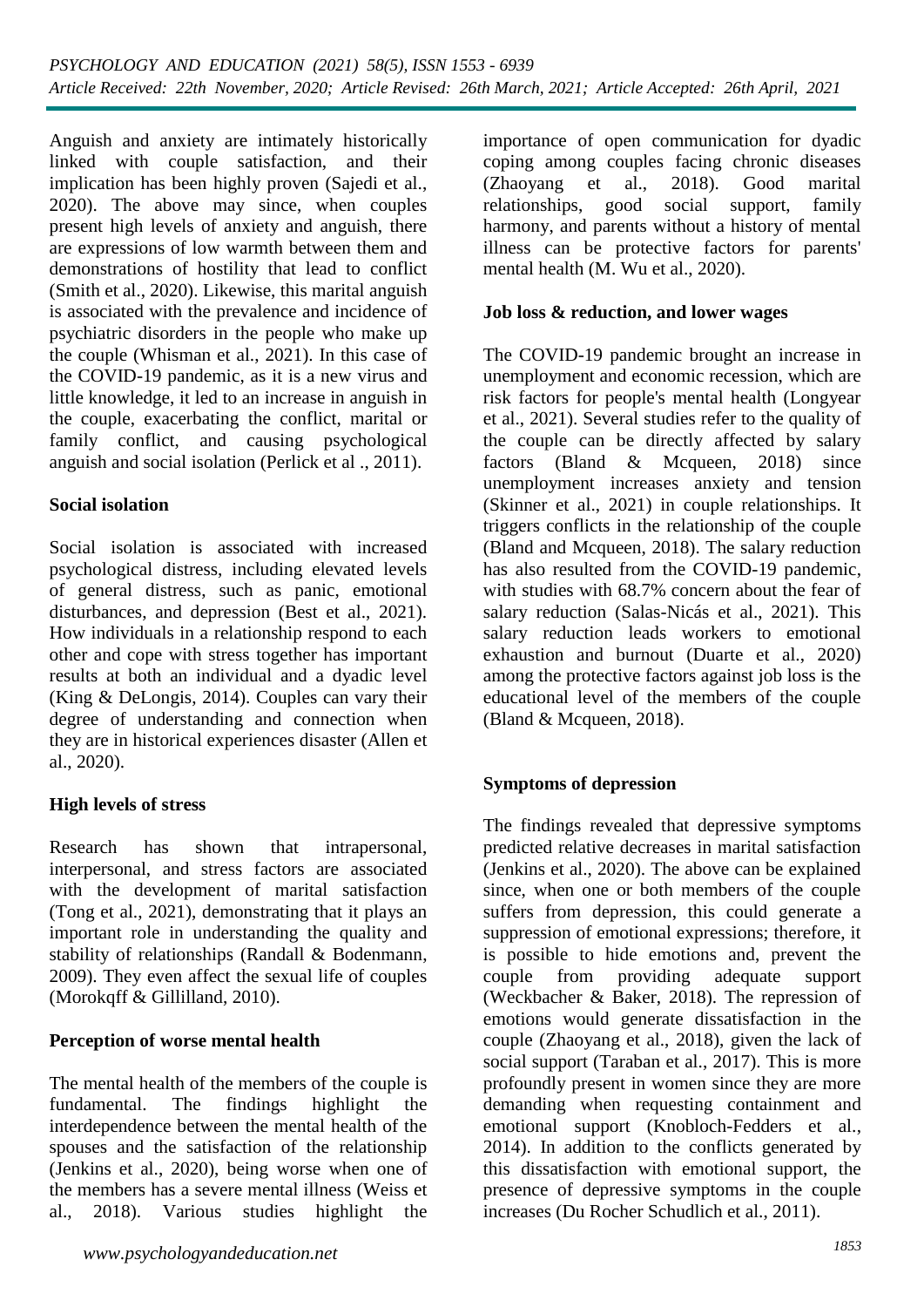### **Fear of Covid-19**

The fear of the virus is universal and generates an emotional cost in people (Cohen-Louck & Levy, 2021) and it has remained despite the isolation measures taken by various governments (Lukacs, 2021). There is a relationship between mortality and satisfaction in relationships throughout the time, which implies that the more satisfied people are in their relationships, the longer they will live (Whisman et al., 2018). However, the high mortality of the COVID-19 virus is currently attentive to both partner satisfaction and longevity both of its members and the partner itself (Mutti et al., 2020).

### **Being a Woman**

Among the research found, it is stated that being a woman can be a risk factor for low satisfaction in the couple's relationship. This contrasts with other studies where women present high couple satisfaction despite various circumstances (Allen et al., 2018) or, failing that, there are no significant differences (Sened et al., 2017). The drop-in satisfaction in the couple in women in the COVID-19 pandemic could be because they are under constant pressure from domestic and work tasks (Sun et al., 2017) and are connected to higher suicidal risk (Martínez-Líbano, J. & Yeomans Cabrera, M.M., 2021). this is the reason why women get involved much more in the problems of their children and respective families (Kuo et al., 2017), which could lead to such a high tension that it could lead women to think about divorce (Birditt et al., 2017).

### **Parental Exhaustion**

Parenting is recognized as one of the most demanding roles in adulthood (Gillis & Roskam, 2019), which does not stop presenting great emotional wear on parents (Sánchez-Rodríguez et al., 2019). The above is explained given that parents have had to develop a double task with their children's work and educational responsibilities, generating educational segregation (Álvarez et al., 2020). This situation increases the levels of stress, tension, and conflicts in the family (Association of Systemic

Psychotherapy of Buenos Aires, 2020; Yeomans Cabrera, M.M. & Silva, A., 2020), directly affecting the functioning of the couple and the relationship between parents and children (Peltz et al., 2018).

### **Parents of Children with Chronic Diseases**

Having a child with a chronic disease is of great stress for couples and their families (Long et al., 2017); for many parents, partner support is necessary to cope with costs and stressors (Gillis & Roskam, 2019), even more so in a period of a global pandemic such as that of COVID-19. In families where this situation exists, levels of satisfaction are lower, and communication is less effective (Lavner et al., 2020). This is because the presence of a child with a disease may generate various conflicts around the care of the child and the concentration of the child's needs over those of the couple (Cuervo Botero, 2017).

All of the above should motivate us to continue studying the effects of the pandemic on couple relationships worldwide and, by the way, continue to delve into the mental health of couples and the possible repercussions they will have in the next coming years.

### **Conclusions**

We can conclude that little research addresses couple's satisfaction during the COVID-19 pandemic around the world. According to the studies reviewed, it cannot be ascertained whether the COVID-19 pandemic has had negative or positive effects on the satisfaction of couples around the world. Among the risk factors found that could reach the satisfaction of the couple during the COVID-19 pandemic, we find anxiety and anguish, high levels of stress, social isolation, worse mental health perception, job loss, reduction of salary, symptoms of depression, fear of COVID-19, being a woman, parental exhaustion, low wages, and bring parents of children with chronic diseases.

It is necessary to emphasize the couple's satisfaction since these are and will be the basis of the families of our society. We still do not know the effects that it will have in the long term on couples and families around the world.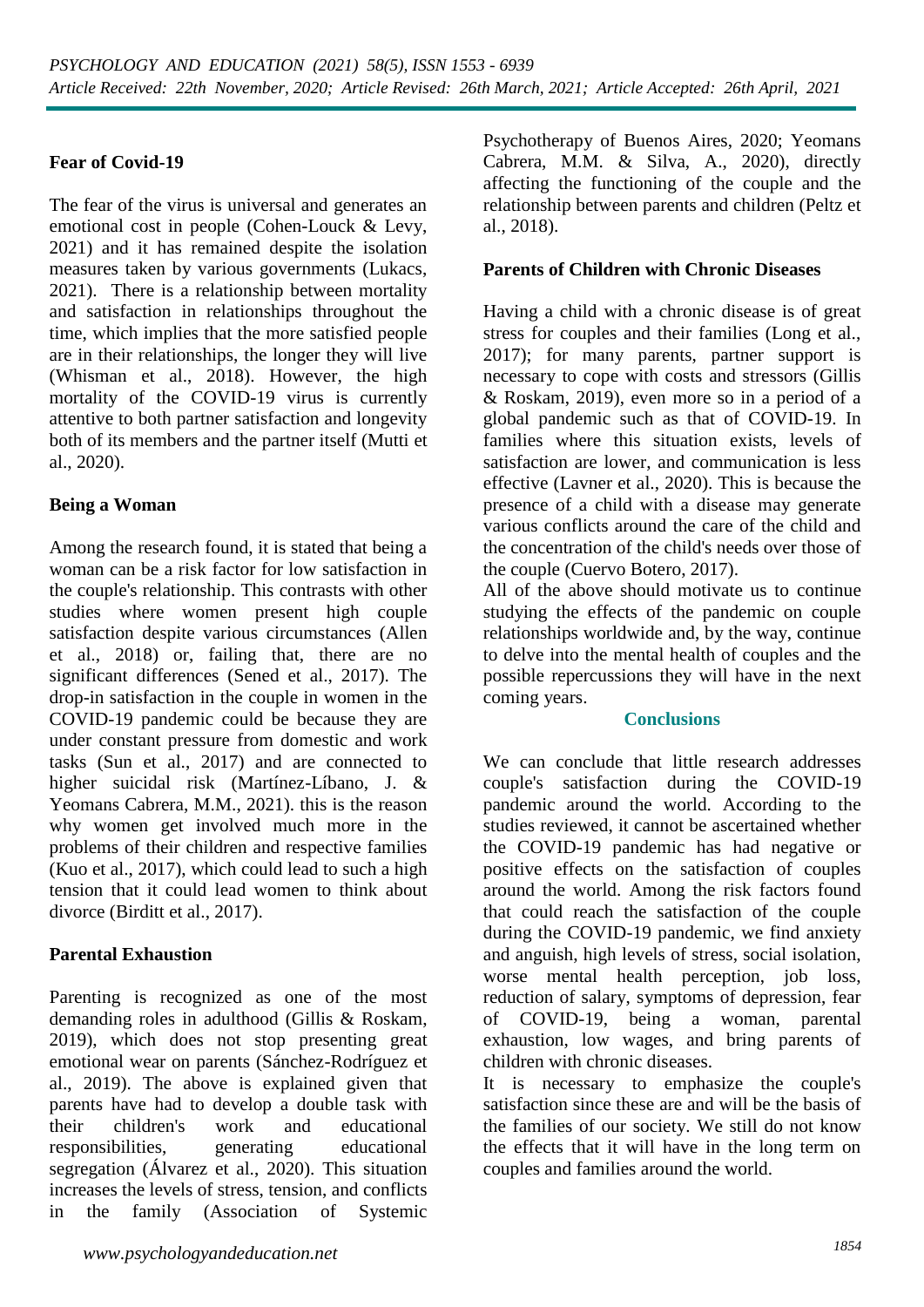### **Limitations and Future Studies**

This article is the first systematic review to examine and summarize the existing literature on couple satisfaction and the COVID-19 pandemic and its associated risk factors.

There are certain limitations in this systemic review, where most of the studies consulted were not directly measuring couple satisfaction. Likewise, it was possible to determine the means of most of the studies, this being a discrete measure for the comparison and the development of possible consequences. In addition, all the studies were cross-sectional, so they were measured at a specific time; it is not possible to extrapolate these results to the general population, so causal inferences cannot be made.

It is interesting to note that partner satisfaction is an area that should continue to be studied, especially in the long-term effects that this pandemic will have. The pandemic may bring new mental pathologies and new social problems, and new challenges for current couples. Therefore, it is very necessary to advance with new field investigations that can identify the problems that couples face and take the necessary measures to confront these new situations.

### **References**

- [1]Al Van Tilburg, M., Edlynn, E., Maddaloni, M., Van Kempen, K., Díaz-González de Ferris, M., Thomas, J., Reizer, A., Koslowsky, M., Geffen, L., Xue, A., Oros, V., Marca-Ghaemmaghami, P. La, Scholkmann, F., Righini-Grunder, F., Natalucci, G., Karen, T., Bassler, D., Restin, T., & Mousavi, S. F. (2020). Psychological Well-Being, Marital Satisfaction, and Parental Burnout in Iranian Parents: The Effect of Home Quarantine During COVID-19 Outbreaks. Children (Basel, Switzerland), 11(11–12, SI), 1273–1293. https://doi.org/10.3389/fpsyg.2020.553880
- [2]Allen, E., Fredman, S., Rhoades, G., Markman, H., Loew, B., & Stanley, S. (2020). Male service members' and civilian wives' perceptions of partner connection regarding

deployment and PTSD symptoms. Couple and Family Psychology: Research and Practice, 9(4), 206–218.

https://doi.org/10.1037/cfp0000151

- [3]Allen, E., Knopp, K., Rhoades, G., Stanley, S., & Markman, H. (2018). Between- and Within-Subject Associations of PTSD Symptom Clusters and Marital Functioning in Military Couples. 32(1), 134–144.
- [4]Álvarez, M., Gardyn, N., Iardelevsky, A., & Rebello, G. (2020). Educational segregation in times of pandemic: Balance of initial actions during social isolation by COVID-19 in Argentina. Revista Internacional de Educación para la Justicia Social, 9(3), 25–43. https://doi.org/10.15366/RIEJS2020.9.3.002
- [5]Ashwini, U. R. (2018). Work-Life balance and Marital Satisfaction among working Men and Women. International Journal of Research and Analytical Reviews, 5(4), 988–992.
- [6]Asociación de Psicoterapia Sistémica de Buenos Aires. (2020). Sistemas Familiares y otros sistemas humanos. Sistemas Familiares y Otros Sistemas Humanos, 1–126. https://asiba.org/index.php/asiba/article/downlo ad/91/70#page=51
- [7]Banco Mundial. (2019). Banco Mundial. Crecimiento del PIB Mundial. https://datos.bancomundial.org/indicador/NY. GDP.MKTP.KD.ZG?end=2017&most\_recent\_ year\_desc=true&start=2015
- [8]Best, L. A., Law, M.A., Roach, S., & Wilbiks, J. M. P. (2021). The Psychological Impact of COVID-19 in Canada: Effects of Social Isolation During the Initial Response. 2020.
- [9]Birditt, K. S., Wan, W. H., Orbuch, T. L., & Antonucci, T. C. (2017). The Development of Marital Tension: Implications for Divorce Among Married Couples. 53(10), 1995–2006.
- [10] Bland, A. M., & Mcqueen, K. S. (2018). Unemployment and Marital Quality in Great Recession America: An Exploratory Canonical Correlation Analysis. https://doi.org/10.1177/0022167818779964
- [11] Cohan, C. L. (2010). Family Transitions Following Natural and Terrorist Disaster: Hurricane Hugo and the September 11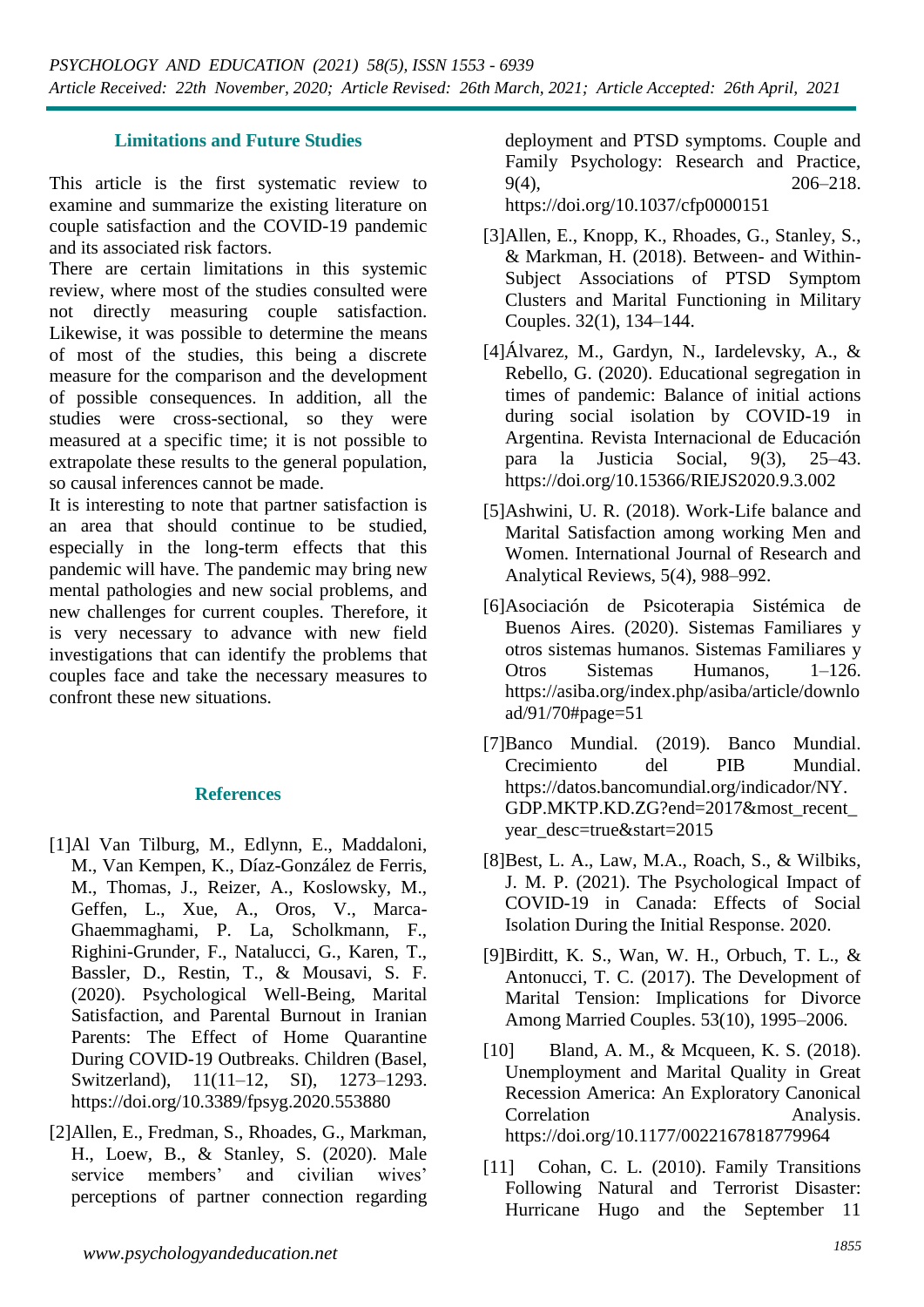Terrorist Attack. In Handbook of Stressful Transitions Across the Lifespan (Springer).

- [12] Cohen-Louck, K., & Levy, I. (2021). Viruism: The need for a new term describing COVID-19 impact in context of viral victimization. Psychological Trauma: Theory, Research, Practice, and Policy, 13(1), 1–8. https://doi.org/10.1037/tra0000945
- [13] Corvo, E., & Caro, W. De. (2020). COVID-19 and Spontaneous Singing to Decrease Loneliness, Improve Cohesion , and Mental Well-Being : An Italian Experience. Psychological Trauma:Theory, Research, Practice, and Policy, 12, 247–248. https://psycnet.apa.org/fulltext/2020-44059- 001.pdf
- [14] Cuervo Botero, G. R. (2017). Efectos en la pareja conyugal de un hijo con autismo. Una perspectiva psicoanalítica [UNiversidad Nacional de Colombia]. https://repositorio.unal.edu.co/handle/unal/621 01
- [15] Daniel, K., Wolfe, C. D. A., Busch, M. A., & Mckevitt, C. (2009). What are the social consequences of stroke for working-aged adults?: a systematic review. Stroke, 40(6), 431–440. https://doi.org/10.1161/STROKEAHA.108.534 487
- [16] Du Rocher Schudlich, T. D., Papp, L. M., & Cummings, E. M. (2011). Relations Between Spouses' Depressive Symptoms and Marital Conflict: A Longitudinal Investigation of the Role of Conflict Resolution Styles. Journal of Family Psychology, 25(4), 531–540. https://doi.org/10.1037/a0024216
- [17] Duarte, I., Teixeira, A., Castro, L., Marina, S., Ribeiro, C., Jácome, C., Martins, V., Ribeiro-Vaz, I., Pinheiro, H. C., Silva, A. R., Ricou, M., Sousa, B., Alves, C., Oliveira, A., Silva, P., Nunes, R., & Serrão, C. (2020). Burnout among Portuguese healthcare workers during the COVID-19 pandemic. BMC Public Health, 20. https://doi.org/https://doi.org/10.1186/s12889-

020-09980-z

[18] Epstein, S., Roberts, E., Sedgwick, R., Finning, K., Ford, T., Dutta, R., & Downs, J.

(2018). Poor school attendance and exclusion: A systematic review protocol on educational risk factors for self-harm and suicidal behaviours. BMJ Open,  $8(12)$ ,  $1-5$ . https://doi.org/10.1136/bmjopen-2018-023953

- [19] Funk, J. L., & Rogge, R. D. (2007). Testing the Ruler with Item Response Theory: Increasing Precision of Measurement for Relationship Satisfaction With the Couples Satisfaction Index. 21(4), 572–583. https://doi.org/10.1037/0893-3200.21.4.572
- [20] Gillis, A., & Roskam, I. (2019). Development and validation of the partner parental support questionnaire. Couple and Family Psychology: Research and Practice, 8(3), 152–164. https://doi.org/10.1037/cfp0000123
- [21] Gruber, J., Prinstein, M. J., Clark, L. A., Rottenberg, J., Abramowitz, J. S., Albano, A. M., Aldao, A., Borelli, J. L., Chung, T., Davila, J., Forbes, E. E., Gee, D. G., Hall, G. C. N., Hallion, L. S., Hinshaw, S. P., Hofmann, S. G., Hollon, S. D., Joormann, J., Kazdin, A. E., … Weinstock, L. M. (2020). Mental Health and Clinical Psychological Science in the Time of COVID-19: Challenges, Opportunities, and a Call to Action. American Psychologist. https://doi.org/10.1037/amp0000707
- [22] Hendrick, S. S. (1988). A generic measure of relationship satisfaction. Journal of Marriage and the Family, 50(1), 93–98. https://doi.org/https://doi.org/10.2307/352430
- [23] Huang, Y., & Zhao, N. (2020). Generalized anxiety disorder, depressive symptoms and sleep quality during COVID-19 outbreak in China: a web-based cross-sectional survey. Psychiatry Research, 288, 1–3. https://pubmed.ncbi.nlm.nih.gov/32325383/
- [24] Jenkins, A. I. C., Fredman, S. J., Le, Y., Sun, X., Brick, T. R., Skinner, O. D., & McHale, S. M. (2020). Prospective associations between depressive symptoms and marital satisfaction in Black couples. In Journal of Family Psychology (Vol. 34, Issue 1, pp. 12– 23). American Psychological Association. https://doi.org/10.1037/fam0000573
- [25] Kaparounaki, C. K., Patsali, M. E., Mousa, D.-P. V, Papadopoulou, E. V. K.,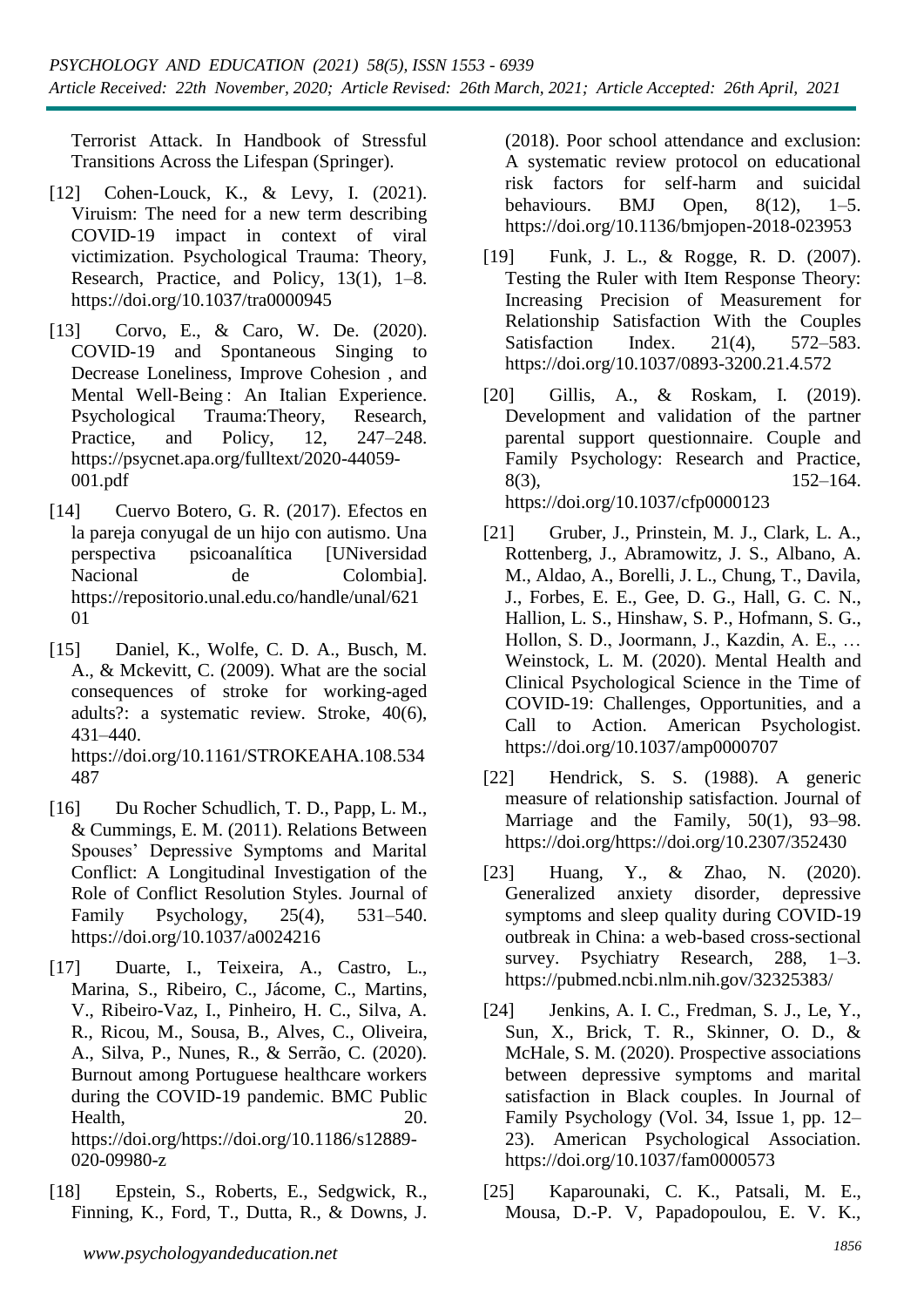Papadopoulou, K. K. K., & Fountoulakis, K. N. (2020). University students' mental health amidst the COVID-19 quarantine in Greece. In Psychiatry research (Vol. 290, p. 113111). https://doi.org/10.1016/j.psychres.2020.113111

- [26] King, D. B., & DeLongis, A. (2014). When couples disconnect: Rumination and withdrawal as maladaptive responses to everyday stress. Journal of Family Psychology, 28(4), 460–469. https://doi.org/10.1037/a0037160
- [27] Kira, I. A., Shuwiekh, H. A. M., Alhuwailah, A., Ashby, J. S., Sous, M., Sous, F., Ali, S. B., Azdaou, C., Oliemat, E. M., Jamil, H. J., Kira, I. A., Shuwiekh, H. A. M., Alhuwailah, A., Ashby, J. S., Sous, M., Sous, F., Bint, S., Baali, A., Azdaou, C., … Jamil, H. J. (2020). Traumatology The Effects of COVID-19 and Collective Identity Trauma (Intersectional Discrimination) on Social Status and Well-Being. Traumatology. https://psycnet.apa.org/fulltext/2020-87181- 001.pdf
- [28] Knobloch-Fedders, L. M., Critchfield, K. L., Boisson, T., Woods, N., Bitman, R., & Durbin, C. E. (2014). Depression, relationship quality, and couples' demand/withdraw and demand/submit sequential interactions. Journal of Counseling Psychology, 61(2), 264–279. https://doi.org/10.1037/a0035241
- [29] Kuo, P. X., Volling, B. L., & Gonzalez, R. (2017). His, Hers , or Theirs ? Coparenting After the Birth of a Second Child Interpersonal Processes of Coparenting: A Gendered. 31(6), 710–720.
- [30] Lavner, J. A., Williamson, H. C., Karney, B. R., & Bradbury, T. N. (2020). Premarital parenthood and newlyweds' marital trajectories. Journal of Family Psychology, 34(3), 279–290. https://doi.org/10.1037/fam0000596
- [31] Leonhardt, N. D., Willoughby, B. J., Dyer, W. J., & Carroll, J. S. (2020). Longitudinal influence of shared marital power on marital quality and attachment security. In Journal of Family Psychology (Vol. 34, Issue 1, pp. 1–11). American Psychological

Association.

https://doi.org/10.1037/fam0000566

[32] Levant, R. F., Richmond, K., Cruickshank, B., Rankin, T. J., & Rummell, C. M. (2014). Exploring the Role of Father Involvement in the Relationship Between Day Care and Children's Behavior Problems. American Journal of Family Therapy, 42(3), 193–204.

https://doi.org/10.1080/01926187.2013.814390

- [33] Long, K. A., Pariseau, E. M., Muriel, A. C., Chu, A., Kazak, A. E., Leon, M., & Alderfer, M. A. (2017). Psychosocial Screening for Siblings of Children with Cancer: Barriers and Preferences. 5(4), 364– 375.
- [34] Longyear, R. L., Kushlev, K., Longyear, R. L., & Kushlev, K. (2021). Practice Innovations Can Mental Health Apps Be Effective for Depression, Anxiety, and Stress Practice Innovations Can Mental Health Apps Be Effective for Depression , Anxiety , and Stress During a Pandemic ?
- [35] Lukacs, A. (2021). Mental Well-Being of University Students in Social Isolation. European Journal of Health Psychology, 28(1), 22–29. https://doi.org/10.1027/2512- 8442/a000065
- [36] Madigan, S., Racine, N., Cooke, J. E., Korczak, D. J., Madigan, S., Racine, N., Cooke, J. E., & Korczak, D. J. (2020). Canadian Psychology / Psychologie canadienne and Future Directions and Future Directions. CanadianPsychology/Psychologiecanadienne. https://psycnet.apa.org/fulltext/2020-80476- 001.pdf
- [37] Mafé, C. R., & Blas, S. S. (2006). Explaining Internet dependency: An exploratory study of future purchase intention of Spanish Internet users. Internet Research, 16(4), 380–397. https://doi.org/https://doi.org/10.1108/1066224 0610690016
- [38] Martínez-Líbano, J. (2020). Salud mental en estudiantes chilenos durante confinamiento por Covid-19: revisión bibliográfica Mental Health in Chilean Students during Confinement by Covid-19: literature review. Revista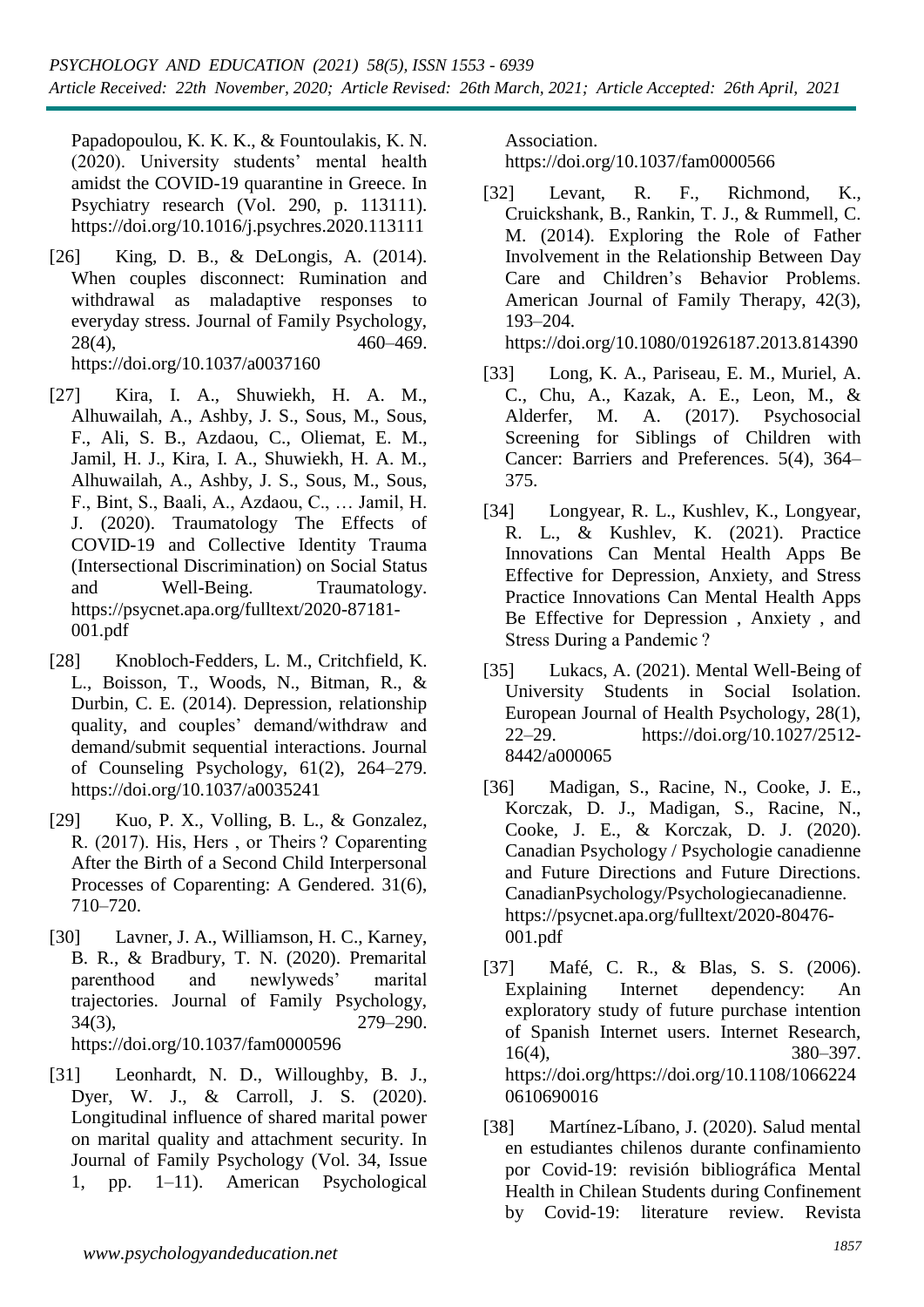Educación Las Américas, 2. https://doi.org/https://doi.org/10.35811/rea.v10i 2.126

- [39] Martínez-Líbano, J., & Yeomans Cabrera, M. M. (2021). SUICIDAL IDEATION AND SUICIDAL THOUGHTS IN UNIVERSITY STUDENTS DURING THE COVID-19 PANDEMIC: A SYSTEMATIC REVIEW. Revista Argentina de Clínica Psicológica, 30(2), 390-405
- [40] Moher, D., Liberati, A., Tetzlaff, J., Altman, D. G., & Group, T. P. (2009). Preferred Reporting Items for Systematic Reviews and Meta-Analyses: The PRISMA Statement. PLoS Med, 6(7). https://doi.org/10.1371/journal.pmed.1000097
- [41] Morokqff, P. J., & Gillilland, R. (2010). Stress, sexual functioning, and marital satisfaction. The Journal of Sex Research, 30(1), 43–53. https://doi.org/https://doi.org/10.1080/0022449 9309551677
- [42] Mousavi, S. F. (2020). Psychological Well-Being, Marital Satisfaction, and Parental Burnout in Iranian Parents: The Effect of Home Quarantine During COVID-19 Outbreaks. FRONTIERS IN PSYCHOLOGY, 11. https://doi.org/10.3389/fpsyg.2020.553880
- [43] Mutti, L., Pentimalli, F., Baglio, G., Maiorano, P., Saladino, R. E., Correale, P., & Giordano, A. (2020). Coronavirus Disease (Covid-19): What Are We Learning in a Country with High Mortality Rate? Frontiers in Immunology,  $11(Mav)$ ,  $1-5$ . https://doi.org/10.3389/fimmu.2020.01208
- [44] Nguyen, T. M., Nguyen, G., & Le, H. (2021). Traumatology the Influence of COVID-19 Stress on Psychological Well-Being Among Vietnamese Adults: The Role of Self-Compassion and Gratitude.
- [45] Ong, A. D., Gardner, S., Urganci, B., Gunaydin, G., & Selcuk, E. (2020). Affective reactivity, resting heart rate variability, and marital quality: A 10-year longitudinal study of U.S. adults. In Journal of Family Psychology (Vol. 34, Issue 3, pp. 375–382). American Psychological Association. https://doi.org/10.1037/fam0000591
- [46] Organización Mundial de la Salud. (2014). WHO.pdf. https://www.who.int/countries/usa/es/
- [47] Page, M., McKenzie, J., Bossuyt, P., Boutron, I., Hoffmann, T., Mulrow, C., Shamseer, L., Tetzlaff, J., & Moher, D. (2020). Updating guidance for reporting systematic reviews: development of the PRISMA 2020 statement. September. https://doi.org/https://doi.org/10.31222/osf.io/j b4dx
- [48] Park, C. L., Finkelstein-Fox, L., Russell, B. S., Fendrich, M., Hutchison, M., & Becker, J. (2021). Americans' distress early in the COVID-19 pandemic: Protective resources and coping strategies. Psychological Trauma: Theory, Research, Practice and Policy. https://doi.org/10.1037/tra0000931
- [49] Peltz, J. S., Rogge, R. D., & Sturge-Apple, M. L. (2018). Transactions within the family: Coparenting mediates associations between parents' relationship satisfaction and the parent-child relationship. Journal of Family Psychology, 32(5), 553–564. https://doi.org/10.1037/fam0000413
- [50] Perlick, D. A., Straits-Tröster, K., Dyck, D. G., Norell, D. M., Strauss, J. L., Henderson, C., Close, J., Berger, N., Bonuck, E. R., Taber, K. H., Kalvin, C., Dolber, T., & Cristian, A. (2011). Multifamily Group Treatment for Veterans with Traumatic Brain Injury. Professional Psychology: Research and Practice, 42(1), 70–78. https://doi.org/10.1037/a0022319
- [51] Prime, H., Wade, M., & Browne, D. T. (2020). Risk and resilience in family wellbeing during the COVID-19 pandemic. American Psychologist, 75(5), 631–643. https://doi.org/10.1037/amp0000660
- [52] Randall, A., & Bodenmann, G. (2009). The role of stress on close relationships and marital satisfaction. Clinical Psychology Review, 29(2), 105–115. https://doi.org/https://doi.org/10.1016/j.cpr.200 8.10.004
- [53] Reizer, A., Koslowsky, M., & Geffen, L. (2020). Living in fear: The relationship between fear of COVID-19, distress, health,

*<sup>1858</sup> www.psychologyandeducation.net*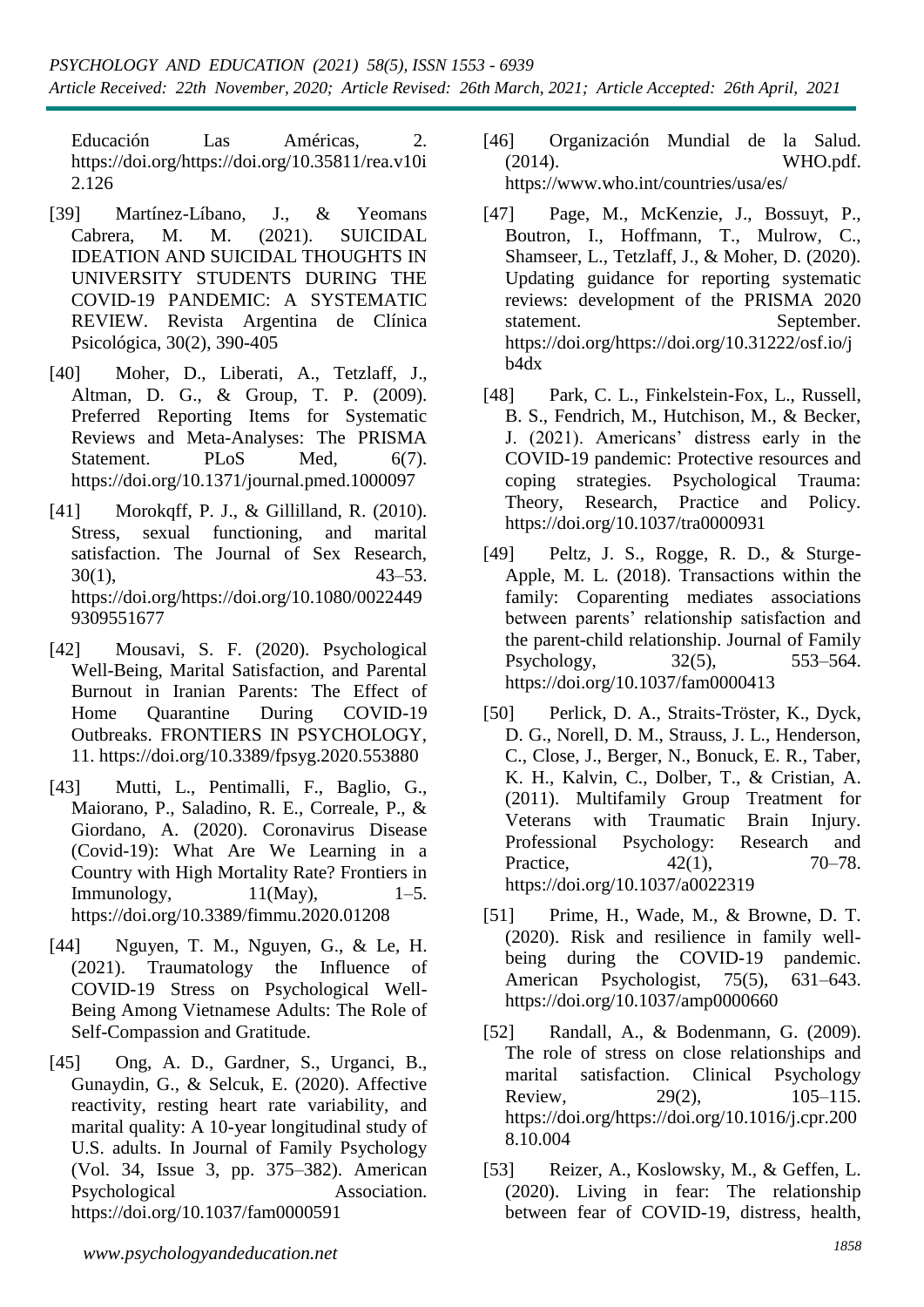and marital satisfaction among Israeli women. HEALTH CARE FOR WOMEN INTERNATIONAL, 41(11–12, SI), 1273– 1293.

https://doi.org/10.1080/07399332.2020.182962 6

- [54] Sajedi, F., Ahmadi Doulabi, M., Vameghi, R., Akbarzadeh Baghban, A., Rashidi Fakari, F., & MA, M. (2020). Social Determinant of Health, Maternal Involvement and Child Development: Direct and Mediated Pathways. Iranian Journal of Child Neurology,  $14(4)$ , 63–76. https://doi.org/https://doi.org/10.22037/ijcn.v15 i1.25748
- [55] Salas-Nicás, S., Moncada, S., Llorens, C., & Navarro, A. (2021). Working conditions and health in Spain during the COVID-19 pandemic: Minding the gap. Safety Science, 134. https://doi.org/https://doi.org/10.1016/j.ssci.20

20.105064

- [56] Sánchez-rodríguez, R., Perier, S., & Callahan, S. (2019). Revue de la littérature relative au burnout parental. 60(2), 77–89.
- [57] Schumm, W.R., Nichols, C., Schectman, K., & Grigsby, C. C. (1983). Characteristics of Responses to the Kansas Marital Satisfaction Scale by a Sample of 84 Married Mothers. Psychological Reports, 5(2), 567–572. https://doi.org/https://doi.org/10.2466/pr0.1983 .53.2.567
- [58] Schumm, Walter R., Crock, R. J., Likcani, A., Akagi, C. G., & Bosch, K. R. (2008). Reliability and Validity of The Kansas Marital Satisfaction Scale with Different Response Formats in a Recent Sample of U.S. Army Personnel. Individual Differences Research, 6(1), 26–37.
- [59] Sened, H., Lavidor, M., Lazarus, G., Barkalifa, E., & Ickes, W. (2017). Empathic Accuracy and Relationship Satisfaction: A Meta-Analytic Review. 31(6), 742–752.
- [60] Skinner, O. D., Sun, X., & McHale, S. M. (2021). Links between marital and parent– child relationship in African American families: A dyadic approach. Journal of Family

Psychology. https://doi.org/10.1037/fam0000844

- [61] Smith, T. W., Baron, C. E., Caska-Wallace, C. M., Knobloch-Fedders, L. M., Renshaw, K. D., & Uchino, B. N. (2020). PTSD in veterans, couple behavior, and cardiovascular response during marital conflict. Emotion, No Pagination Specified-No Pagination Specified. https://doi.org/10.1037/emo0000727
- [62] Sun, X., Mchale, S. M., Crouter, A. C., & Jones, D. E. (2017). Longitudinal Links Between Work Experiences and Marital Satisfaction in African American Dual-Earner Couples. 31(8), 1029–1039.
- [63] Taraban, L., Shaw, D. S., Leve, L. D., Wilson, M. N., Dishion, T. J., Natsuaki, M. N., Neiderhiser, J. M., & Reiss, D. (2017). Maternal depression and parenting in early childhood: Contextual influence of marital quality and social support in two samples. Developmental Psychology, 53(3), 436–449. https://doi.org/10.1037/dev0000261
- [64] Tasnim, R., Islam, S., Hossain, S. S., Sikdera, T., & Potenza, M. (2020). Suicidal ideation among Bangladeshi university students early during the COVID-19 pandemic: Prevalence estimates and correlates. CHILDREN AND YOUTH SERVICES REVIEW, 119. https://doi.org/10.1016/j.childyouth.2020.1057 03
- [65] Tong, W., Jia, J., He, Q., Lan, J., & Fang, X. (2021). The Trajectory of Marital Satisfaction Among Chinese Newlyweds: Intrapersonal, Interpersonal, and Stress Predictors. 57(4), 597–608.
- [66] Urrútia, G., & Bonfill, X. (2013). La declaración prisma: un paso adelante en la mejora de las publicaciones de la revista española de salud pública. Rev Esp Salud Pública, 99–102.
- [67] Weckbacher, L. E., & Baker, L. R. (2018). Partners' depressive symptoms moderate the effects of expressive suppression. Journal of Family Psychology, 32(8), 1120– 1129. https://doi.org/10.1037/fam0000483